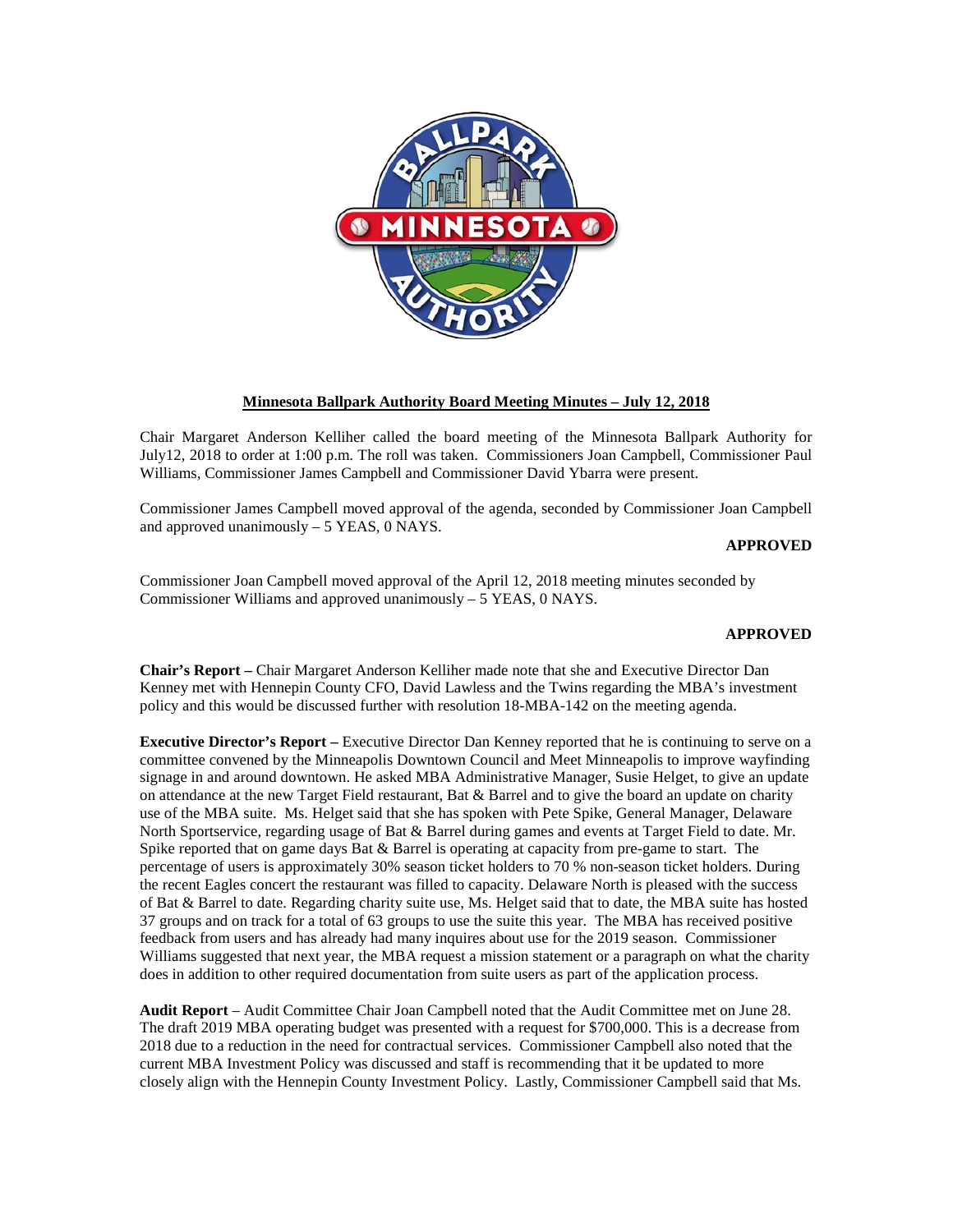Juneau is working with the State Auditor's office on the 2017 MBA Audit but most of the work will be done in August of this year and finalized by year-end.

# **ACTION ITEMS**

# **Resolution 18-MBA-141**

#### **Purpose:**

To authorize submittal of the proposed 2019 MBA Operating and Capital Reserve Budget to Hennepin County.

#### **Background:**

Minnesota Laws 2006, Chapter 257, Section 12, subdivision 11 provides that Hennepin County may use certain proceeds from the authorized sales tax revenue to pay for governmental operating costs of the Authority, other than operating and maintaining the Ballpark. And subdivision 1 authorizes Hennepin County to make grants to the Authority for reserves for Ballpark capital improvements. The MBA and Hennepin County have entered into a grant agreement that provides details regarding the annual grant for Authority operating costs along with annual payments into a reserve fund for Ballpark capital improvement expenses. The Grant Agreement requires the Authority to submit a proposed operating and capital improvement budget to Hennepin County before August of every year. A final budget is adopted by the MBA Board in October.

Attached is the MBA proposed operating budget for 2019. The MBA Audit Committee reviewed the proposed budget on Thursday, June 28, 2018 and has recommended approval.

The total proposed General Fund budget for 2019 represents a 2.9% decrease in expenditures from the 2018 budget.

Per the Grant Agreement, Hennepin County also agrees to make annual payments for 30 years into a special revenue fund for ballpark capital improvements. The required annual contribution shall be \$1,100,000 in the first year and escalates by an inflation factor thereafter.

The inflation factor is defined in the Ballpark Lease Agreement as an annual CPI increase. This is defined as an increase calculated in the index known as the US Department of Labor Bureau of Labor Statistics, Consumer Price Index, All Urban Consumers, Unites States City Average, All items. As estimated for the period beginning January 2010 through June 2018, the County capital contribution is proposed to be \$1,278,000, about 2.74% increase from the previous year.

The Ballpark Lease Agreement between the MBA and the Minnesota Twins, LLC Section 3.1 outlines annual Tenant rent of \$900,000, of which \$600,000 is indexed for inflation annually. As estimated for the period beginning January 2010 through June 2018 the Twin's rent amount is proposed to be \$997,000 for 2019.

# **Action Requested:**

**BE IT RESOLVED** that the Minnesota Ballpark Authority Board hereby approves the Audit Committee recommendation for a Proposed MBA General Fund Operating Budget of \$700,000, and authorizes the Executive Director to submit the proposed 2019 MBA operating budget, attached as Schedule A, to Hennepin County, requesting a grant of \$700,000 from Hennepin County Ballpark Sales Tax; and **BE IT FURTHER RESOLVED** that the Minnesota Ballpark Authority Board hereby approves the Audit Committee recommendation for the Proposed MBA Capital Reserve Fund Budget of \$2,375,000, attached as Schedule B.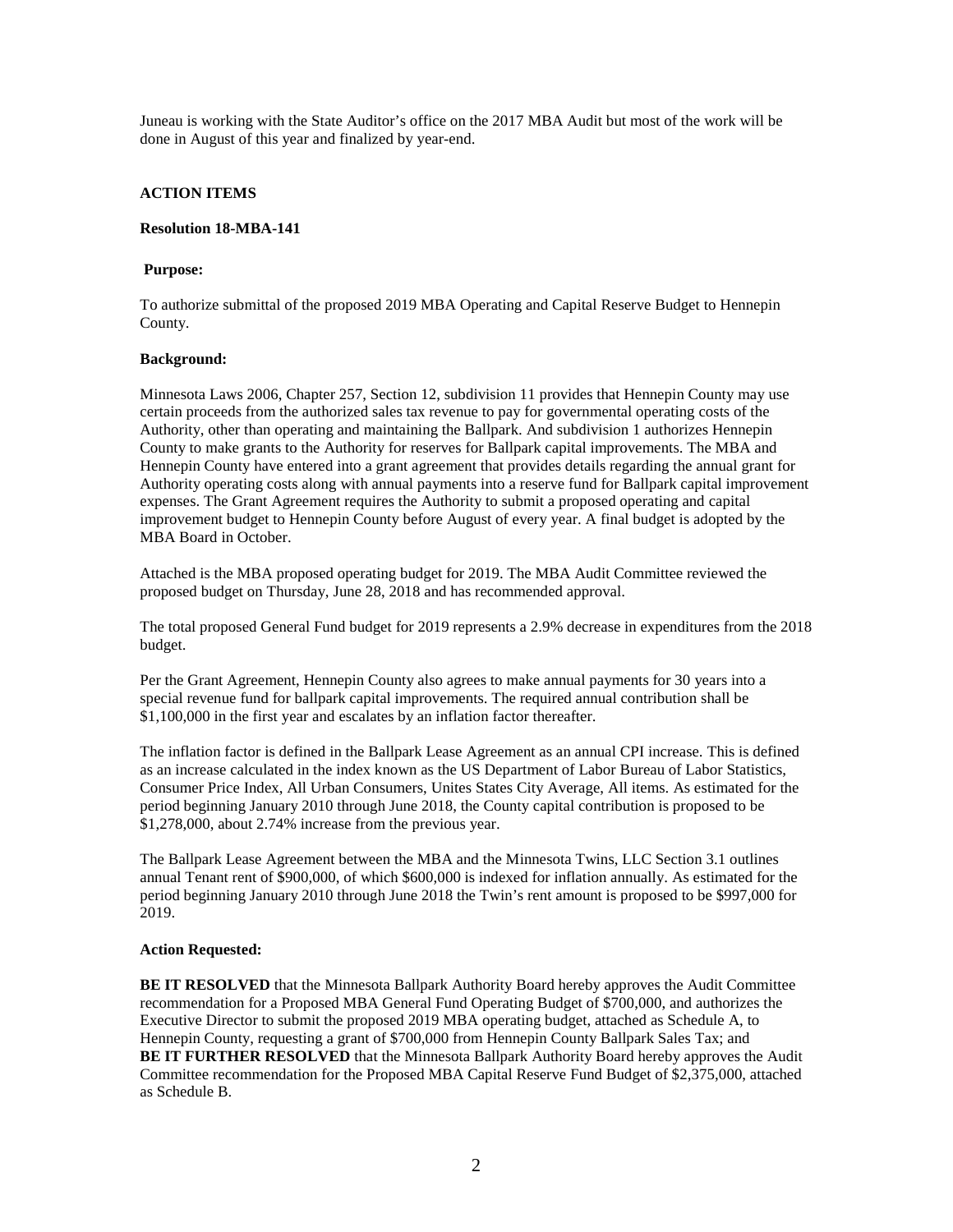# **SCHEDULE A**

# **2019 PROPOSED OPERATING BUDGET GENERAL FUND**

The General Fund provides for day-to-day operations of the MBA.

# **Budget Summary - Fund 82:**

|                                                                                                         |               | 2017<br>Actual                                   |               | 2019<br><b>Proposed Budget</b>                   |                                                        |  |
|---------------------------------------------------------------------------------------------------------|---------------|--------------------------------------------------|---------------|--------------------------------------------------|--------------------------------------------------------|--|
| <b>Beginning Fund Balance</b>                                                                           | $\mathcal{L}$ | 1,054,560                                        | \$            | 1,067,832                                        | \$<br>1,067,832                                        |  |
| Revenues:                                                                                               |               |                                                  |               |                                                  |                                                        |  |
| <b>County Grant</b><br><b>Interest Revenue</b><br>Other                                                 |               | 660,000<br>9,801<br>73                           |               | 720,000                                          | 700,000                                                |  |
| <b>Total Revenue</b>                                                                                    | \$            | 669,874                                          | \$            | 720,000                                          | \$<br>700,000                                          |  |
| Expenditures:                                                                                           |               |                                                  |               |                                                  |                                                        |  |
| <b>Personal Services</b><br>Commodities<br><b>Contracted Services</b><br>Other<br><b>Total Expenses</b> | - \$          | 406,460<br>1,954<br>183,823<br>64,365<br>656,602 | \$            | 433,350<br>6,900<br>214,250<br>65,500<br>720,000 | \$<br>435,800<br>6,900<br>196,700<br>60,600<br>700,000 |  |
| <b>Ending Fund Balance</b>                                                                              | $\frac{2}{3}$ | 1,067,832                                        | $\frac{1}{2}$ | 1,067,832                                        | \$<br>1,067,832                                        |  |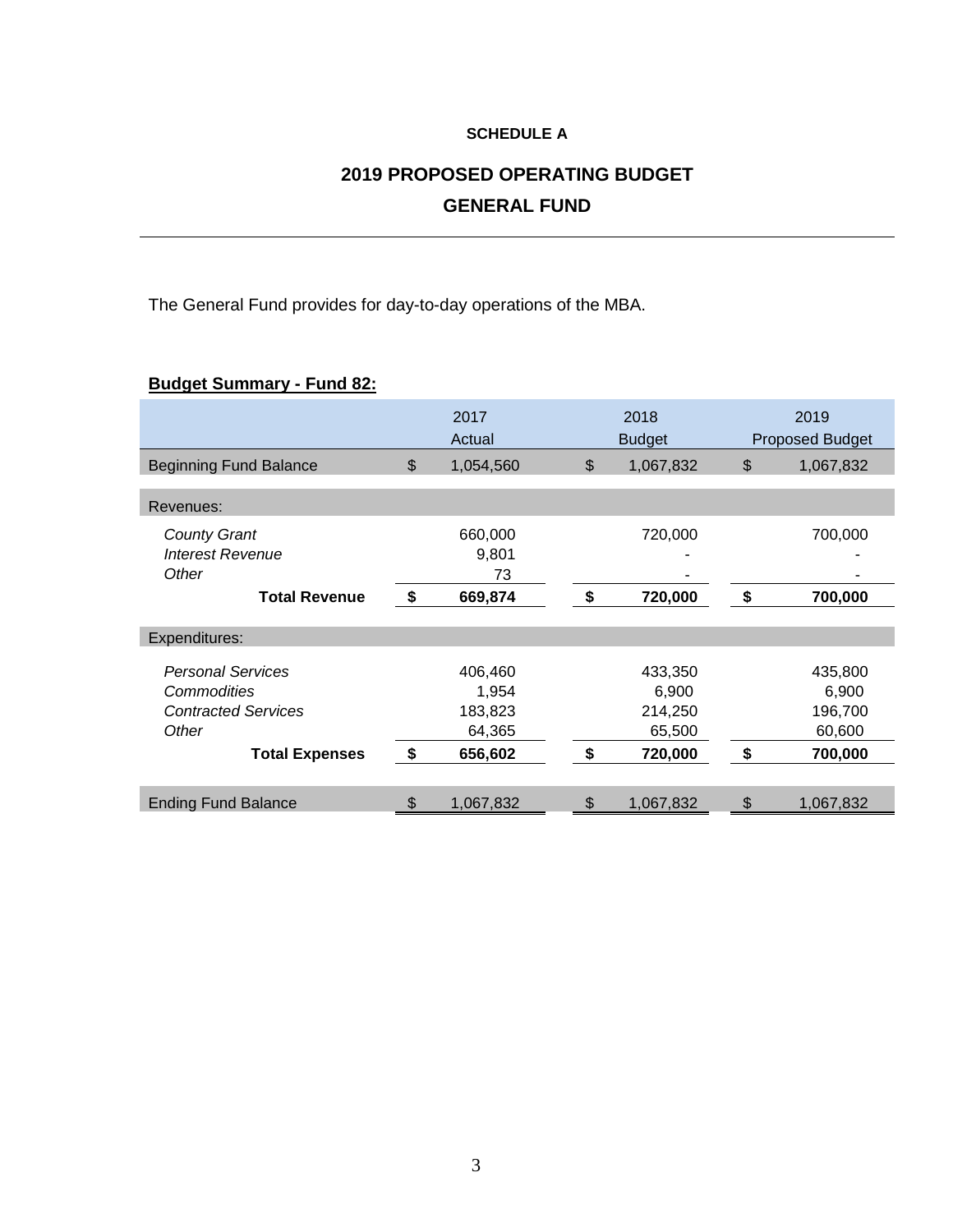# **SCHEDULE B**

# **2019 PROPOSED BUDGET TWINS BALLPARK CAPITAL RESERVE FUND**

A Special Revenue Fund accounts for the proceeds of specific revenue sources that are restricted to expenditures for specified purposes. The Twins Ballpark Capital Reserve Fund is a Special Revenue Fund established as required in the Ballpark Lease Agreement By and Between the Minnesota Ballpark Authority and Twins Ballpark, LLC. Revenue sources for this fund include rent from Twins Ballpark, LLC, capital contributions from Hennepin County and interest earned on investments. Expenditures from the fund are restricted to capital improvements of the ballpark. At this time, there are no specific capital projects projected to be financed from this fund for 2019.

|                                     |     | 2017<br>Actual |    | 2018<br><b>Budget</b> |    | 2019<br><b>Proposed Budget</b> |
|-------------------------------------|-----|----------------|----|-----------------------|----|--------------------------------|
| <b>Beginning Fund Balance</b>       | \$  | 15,006,028     | \$ | 15,581,877            | \$ | 12,852,877                     |
| Revenues:                           |     |                |    |                       |    |                                |
| <b>Annual Rent</b>                  |     | 967,372        |    | 978,000               |    | 997,000                        |
| <b>Hennepin County Contribution</b> |     | 1,223,515      |    | 1,243,000             |    | 1,278,000                      |
| Investment earnings                 |     | 144,497        |    | 50,000                |    | 100,000                        |
| <b>Total Revenue</b>                | \$  | 2,335,384      | S  | 2,271,000             | \$ | 2,375,000                      |
| Expenditures:                       |     |                |    |                       |    |                                |
| <b>Future Capital Projects</b>      |     | 1,759,535      |    | 5,000,000             |    | 2,375,000                      |
| <b>Total Expenses</b>               | -\$ | 1,759,535      | \$ | 5,000,000             | \$ | 2,375,000                      |
|                                     |     |                |    |                       |    |                                |
| Ending Fund Balance                 | \$  | 15,581,877     |    | 12,852,877            |    | 15,227,877                     |

# **Budget Summary - Fund 83:**

#### **APPROVED**

# **Resolution 18-MBA-142**

#### **Purpose:**

To adopt the Hennepin County Investment Policy with respect to the investment of Minnesota Ballpark Authority funds.

# **Background:**

On August 20, 2010, the Minnesota Ballpark Authority (the "Authority") adopted a Statement of Investment Objectives and Policies (the "Statement of Investment Objectives") which established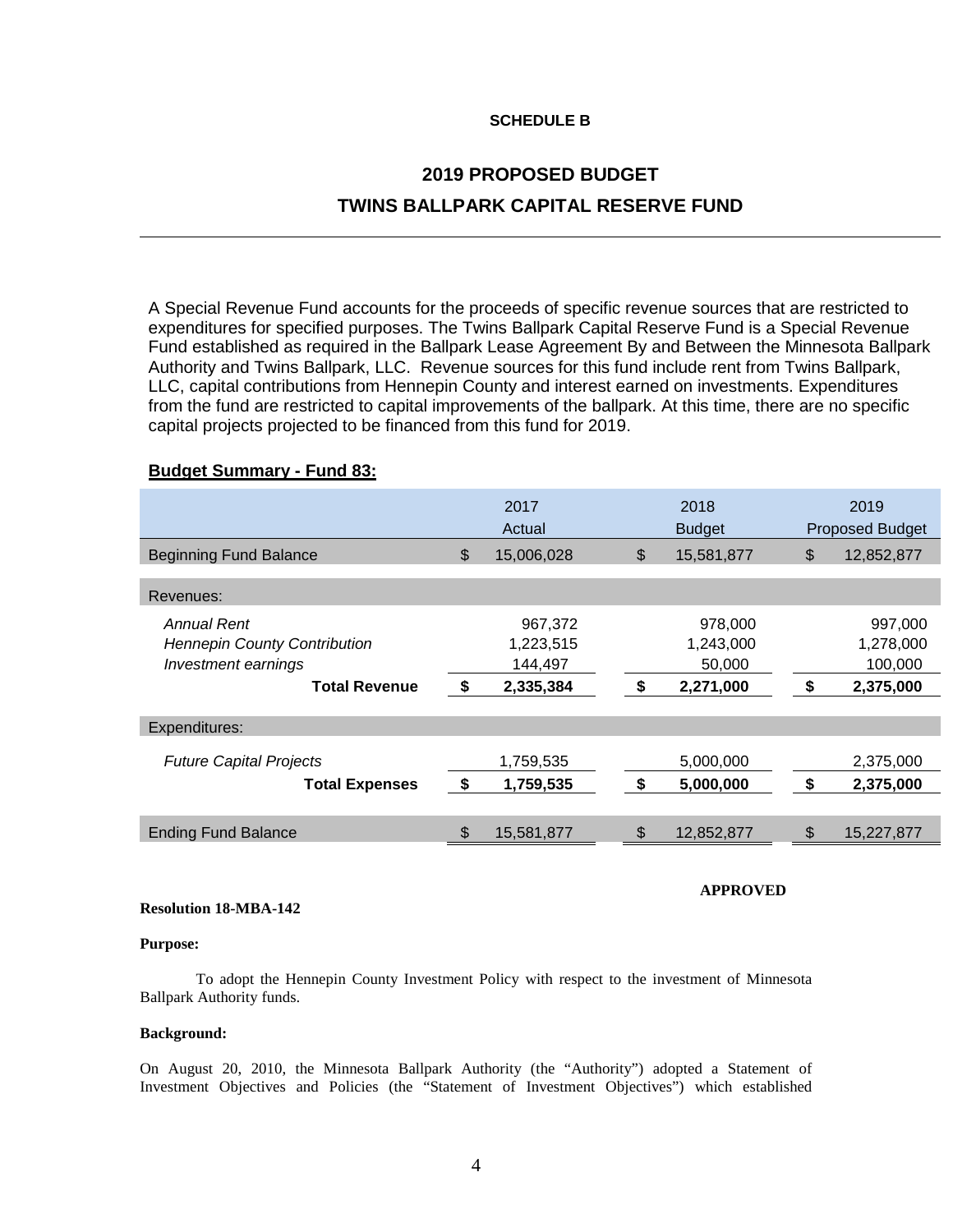investment guidelines and procedures for the Authority and for the investment professionals it retained to manage Authority assets. The Statement of Investment Objectives was amended in 2012.

In 2010, the Authority issued requests for proposals for the solicitation of financial advisor services and for depository and financial agent services. After extensive review of the proposals by the Authority's Audit Committee Chair and staff, on August 20, 2010, the Audit Committee approved Hennepin County's proposal to serve as fiscal and depository agent and investment financial advisor for the Authority.

The Audit Committee met on June 28, 2018, and requested that staff examine the Statement of Investment Objectives with the intention of more closely aligning that policy with the Hennepin County Investment Policy, dated October 20, 2017, (the "Hennepin County Investment Policy"), as subsequently approved by the Hennepin County Board of Commissioners, on May 22, 2018. The Hennepin County Investment Policy is attached here as Exhibit A.

# **Resolution:**

BE IT RESOLVED, by the Minnesota Ballpark Authority, that it adopts the Hennepin County Investment Policy, dated October 20, 2017, which includes provisions related to general objectives, standards of care, broker-dealer relationships, investment parameters, and suitable and authorized investments.

BE IT FURTHER RESOLVED, that the investment program shall be operated in conformance with Minnesota Statutes, Chapter 118A, regarding public funds as applicable to the Authority, and other federal or state legal requirements.

BE IT FURTHER RESOLVED, that the Audit Committee of the Authority is responsible for oversight and implementation of the Hennepin County Investment Policy and shall meet at least annually with Hennepin County, in its role as fiscal and depository agent, and investment financial advisor for the Authority, to review and evaluate the investment portfolio, amendments to the Hennepin County Investment Policy and other pertinent information as requested or desired.

BE IT FURTHER RESOLVED, that no person may engage in an investment transaction except as provided under the terms of the Hennepin County Investment Policy. The Executive Director, under the guidance of the Audit Committee, may establish additional controls to regulate the activities of subordinate officials. Officers and employees involved in the investment process shall refrain from conducting personal or business activity that could conflict with proper execution of the investment program, or which could impair their ability to make impartial investment decisions. Investment officials and employees shall annually disclose to the Audit Committee any material direct interest in financial institutions with which the Authority conducts business. Employees and officers shall refrain from undertaking personal investment transactions with the same individual with whom business is conducted on behalf of the Authority.

The Minnesota Ballpark Authority Code of Conduct shall apply to all Authority members, officers and employees and their activities relating to or in connection with the Hennepin County Investment Policy and the subject matter hereof.

# **APPROVED**

# **Resolution 18-MBA-143**

# **Purpose:**

To approve preliminary plans for ballpark alterations and enhancements proposed and funded by the Minnesota Twins.

# **Background:**